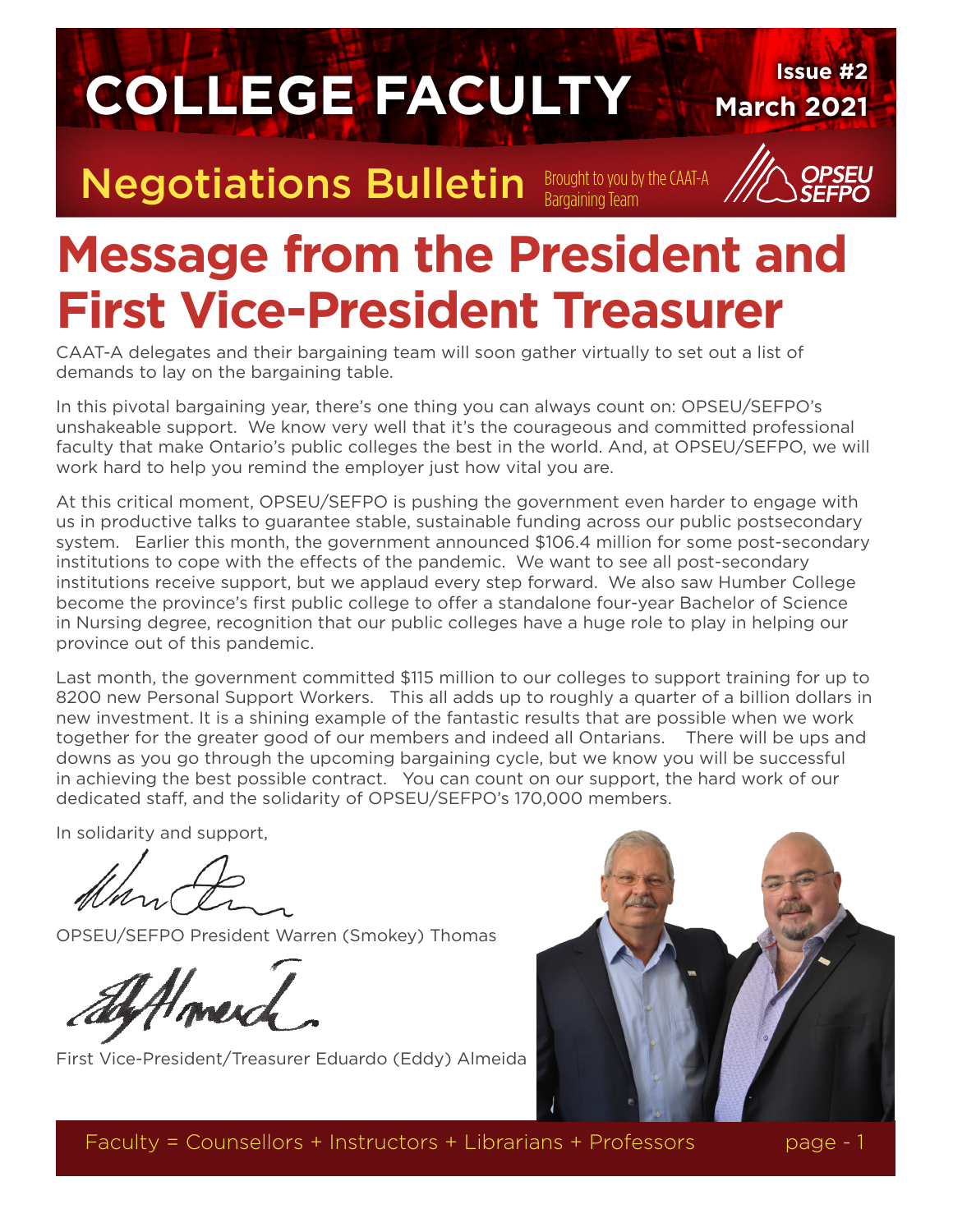COLLEGE FACULTY

**Negotiations Bulletin** Brought to you by the CAAT-A

# **Exceptional Engagement at Local Demand Setting Meetings:**

### **College Employer Council should listen to front-line college workers**

Over the course of February, members gathered in record numbers in their Locals to discuss the results of their general membership surveys, to listen to one another about the issues of concern they face in their work, and to use this information to set their priorities for this round of negotiations. These ranked demands will go forward for consideration at the provincial demand-setting meeting on April 9 and 10. These demands largely reflected key themes around workload, academic decision-making, precarity, equity, job security, and wages and benefits.

Not only was this the first time in CAAT-A history that our local demand setting meetings were held in an entirely virtual manner, but each of the locals reported exceptionally high levels of engagement. Many locals encouraged member engagement through educational videos, pre-meetings, direct reach-outs, and other activities. In addition, the divisional leadership engaged in provincewide meetings for partial-load members, and onboarding activities for the Bargaining Advisory Committee.

All of us can and should be proud of the work that we are doing in preparing for this round of negotiations. The desire to

participate in meaningful ways is reflected in the richness of the discussions at these demand-set meetings, and faculty's willingness to share their experiences and ideas. Our strength is built in these conversations about the common issues we are facing as a system and as faculty. Despite the difficulties of working in the pandemic—with the consequent increases in workload and student support needs our members have shown a clear energy and focused desire to improve the system as we shift toward an uncertain future.

### **The Employer's Offer**

In the midst of our demand-setting process, and with less than half of the locals having engaged their members in these meetings, there was an unexpected development: On February 16th, the bargaining team received an offer from the College Employer Council to extend our collective agreement. The offer would have seen the agreement extended by an additional two years, with 1% annual increases of salary/ wages, but no other improvements.

We met immediately as a team, and within days held consultations with both the Local Presidents and the Bargaining Advisory Committee, according to the process set out in our negotiations procedures. We arrived at a strong consensus to reject any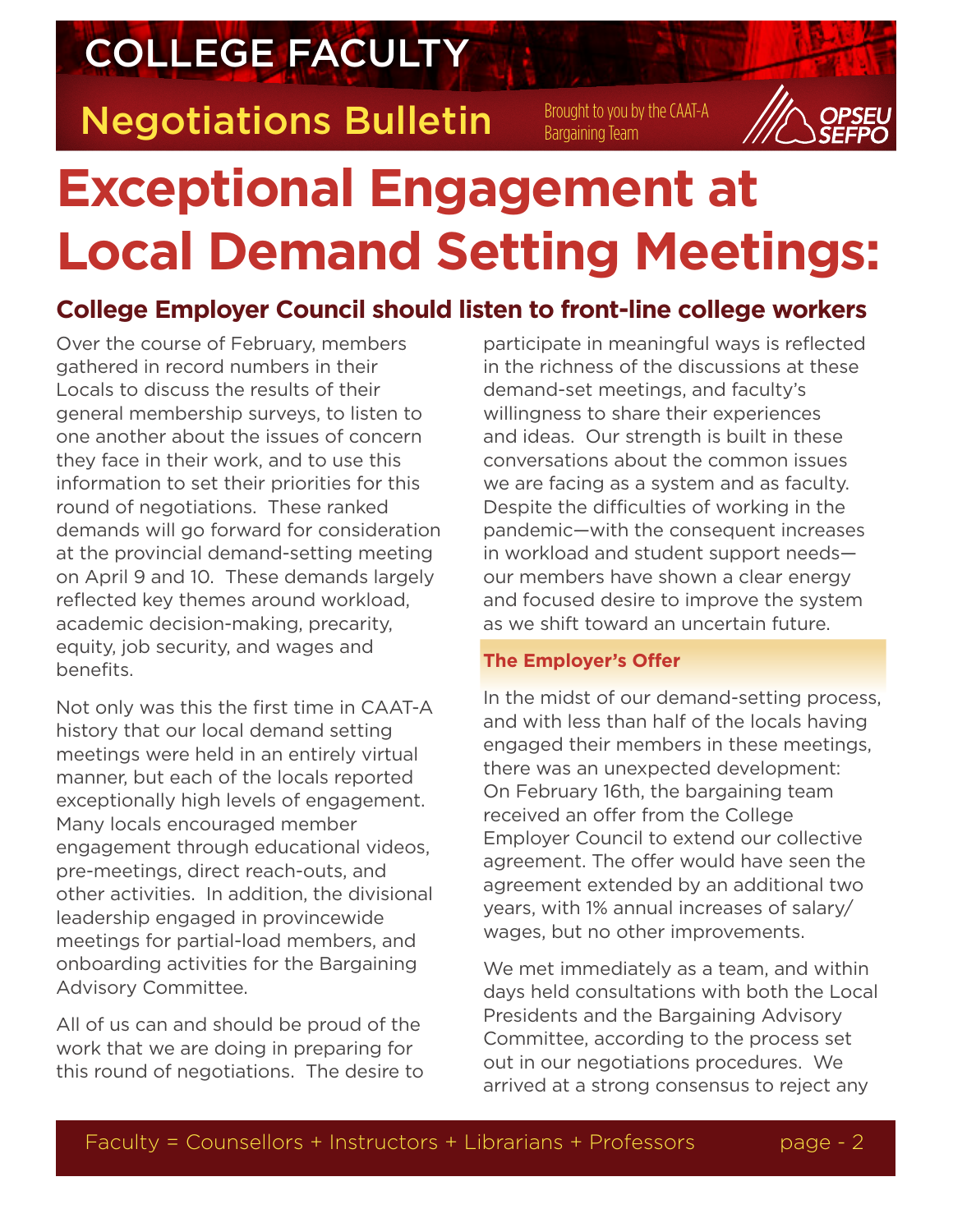# COLLEGE FACULTY

### Negotiations Bulletin Brought to you by the CAAT-A

management offer before our established demand-setting process was completed. We have also met with OPSEU President. Smokey Thomas, and OPSEU staff to affirm our shared commitment to, and OPSEU's support of, the team's negotiating with the CEC at the bargaining table.

Even at this stage in the process, it is clear that the CEC offer failed to address the urgent critical issues in the college system that have been highlighted by the pandemic. In addition, there are massive changes facing our system that require a fulsome examination of our working conditions:

- the push for microcredentials;
- expanding private partnerships;
- outsourcing and casualization of faculty work; and
- faculty exclusion from decision-making around course and program content and delivery modes, just to name a few.

### **Our strength is our solidarity**

Our leadership is clear that we need to hear from our members first, then sit down with the College Employer Council at the appropriate time and table to have a productive and much-needed discussion about the immediate workplace needs of our front-line faculty and students. This early offer was clearly an exercise in testing the strength of our membership and leadership, and testing the faculty's commitment to change, ahead of bargaining. It was also an effort on the Employer's part to avoid a discussion at

the bargaining table about the issues that dominate our working conditions and our students' learning experience.

The message faculty have sent forward at Local demand-set meetings is clear: We need immediate changes to our Collective Agreement to reflect the rigors of online teaching and other work, to address the concerns we have that academic decisions are currently based on financial pressures rather than quality education, and to challenge the growing issues of precarious work and equity. Many of these changes can be implemented at no cost to the Employer.

Our members deserve to have their demands heard with the respect that is owed to the people who are actually performing the mission of Ontario's Colleges. The pandemic has highlighted urgent workplace issues dictated by the massive shift to online teaching, and by our students' changing needs. We look forward to productive conversations with the colleges once notice to bargain is given in July.

### **Next steps**

The Locals have all completed their Local Demand Setting meetings and have forwarded their ranked priorities to the bargaining team. These have now been compiled into a book, for discussion by the delegates at the Final Demand Setting meeting in April. The team have reviewed all of the demands submitted, and will make recommendations to the delegates. We have heard loud and clear that bullying